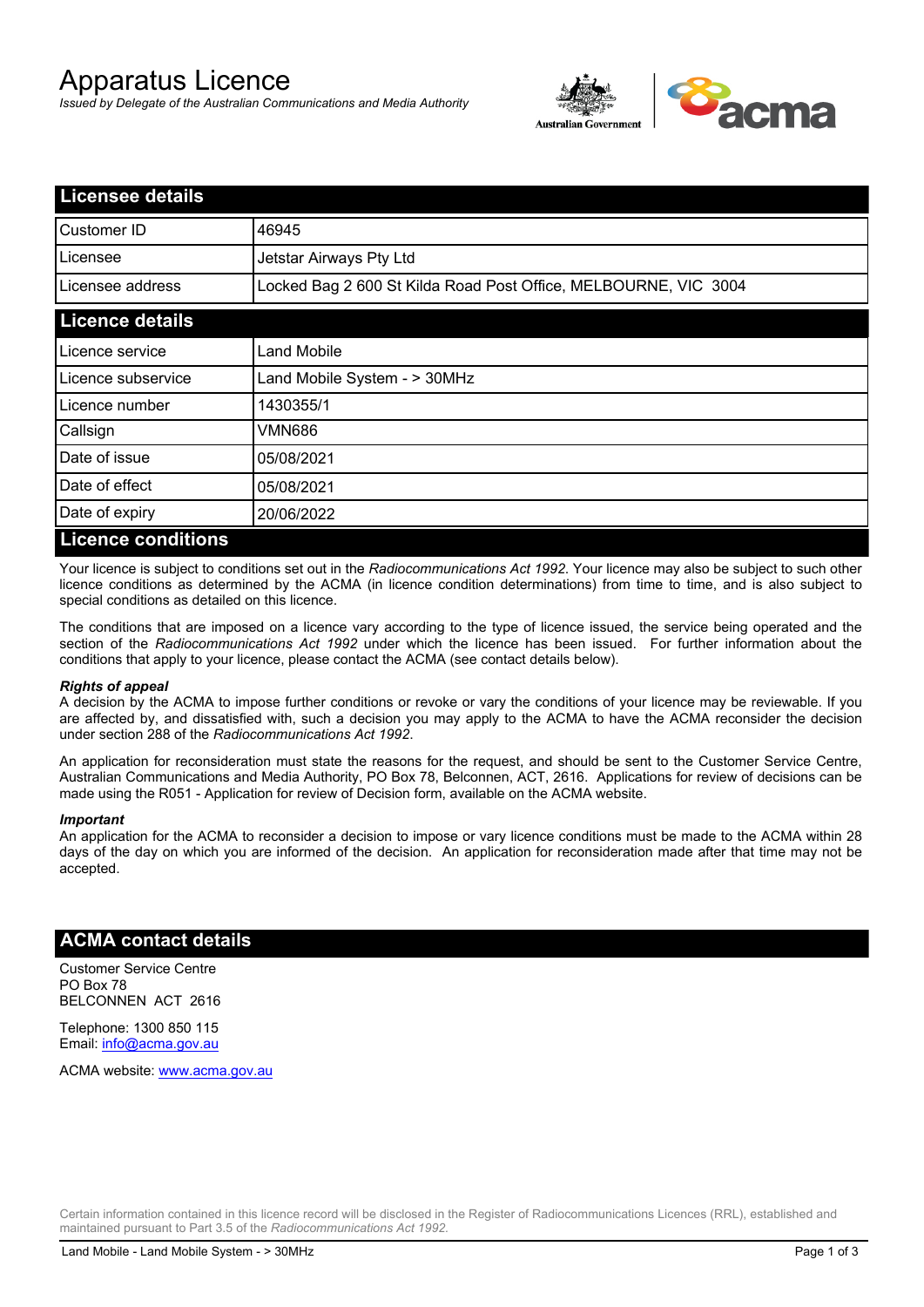# **Advisory Notes applying to licence no.: 1430355/1**

Conditions applicable to the operation of Land Mobile System station(s) authorised under this licence can be found in the Radiocommunications Licence Conditions (Apparatus Licence) Determination and the Radiocommunications Licence Conditions (Land Mobile Licence) Determination. Copies of these determinations are available from the ACMA and from the ACMA home page (www.acma.gov.au).